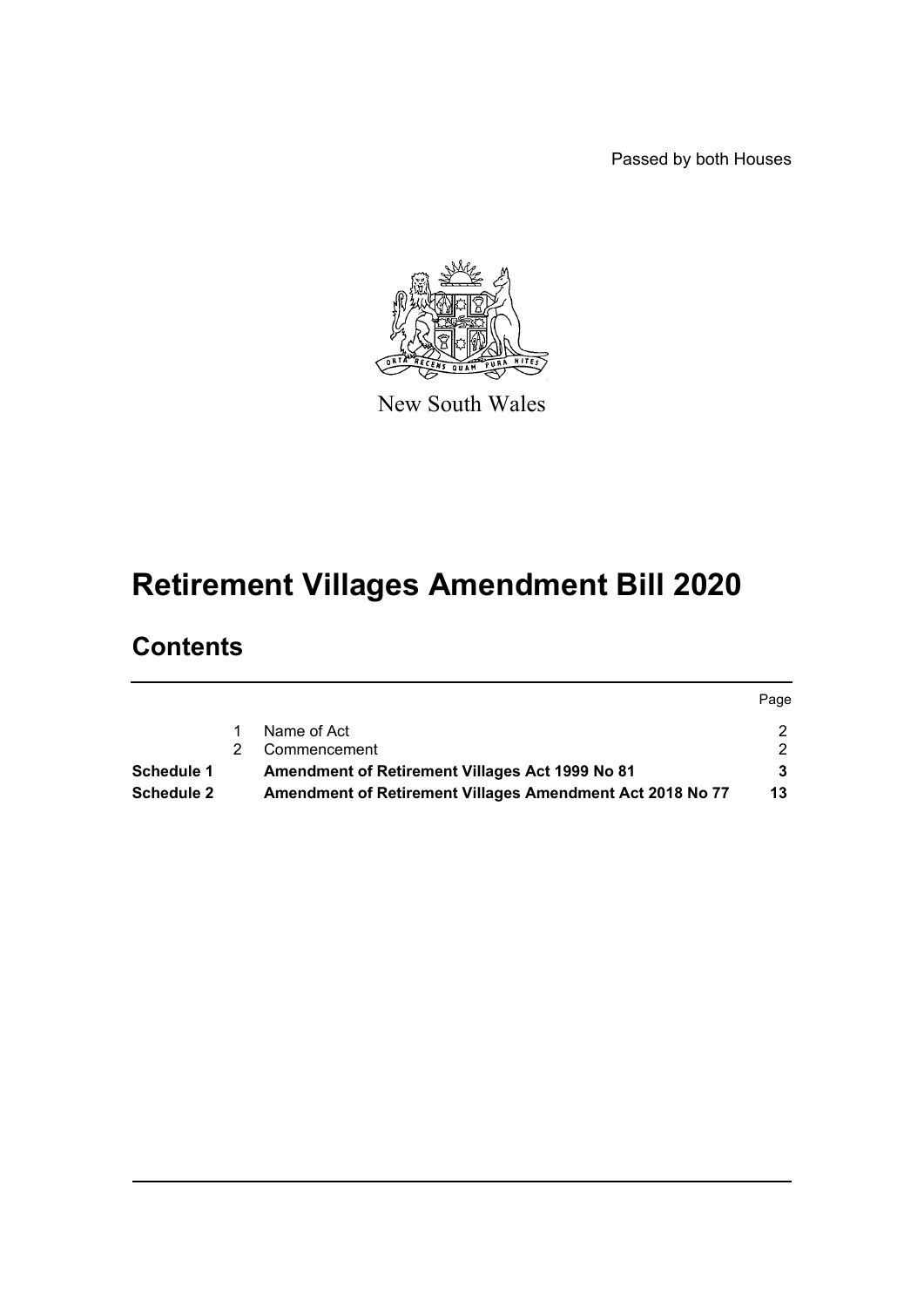*I certify that this PUBLIC BILL, which originated in the LEGISLATIVE COUNCIL, has finally passed the LEGISLATIVE COUNCIL and the LEGISLATIVE ASSEMBLY of NEW SOUTH WALES.*

*Legislative Council 2020* *Clerk of the Parliaments*

New South Wales

# **Retirement Villages Amendment Bill 2020**

Act No , 2020

An Act to amend the *Retirement Villages Act 1999* to make further provision about exit entitlements payable to residents by operators of retirement villages; and for other purposes.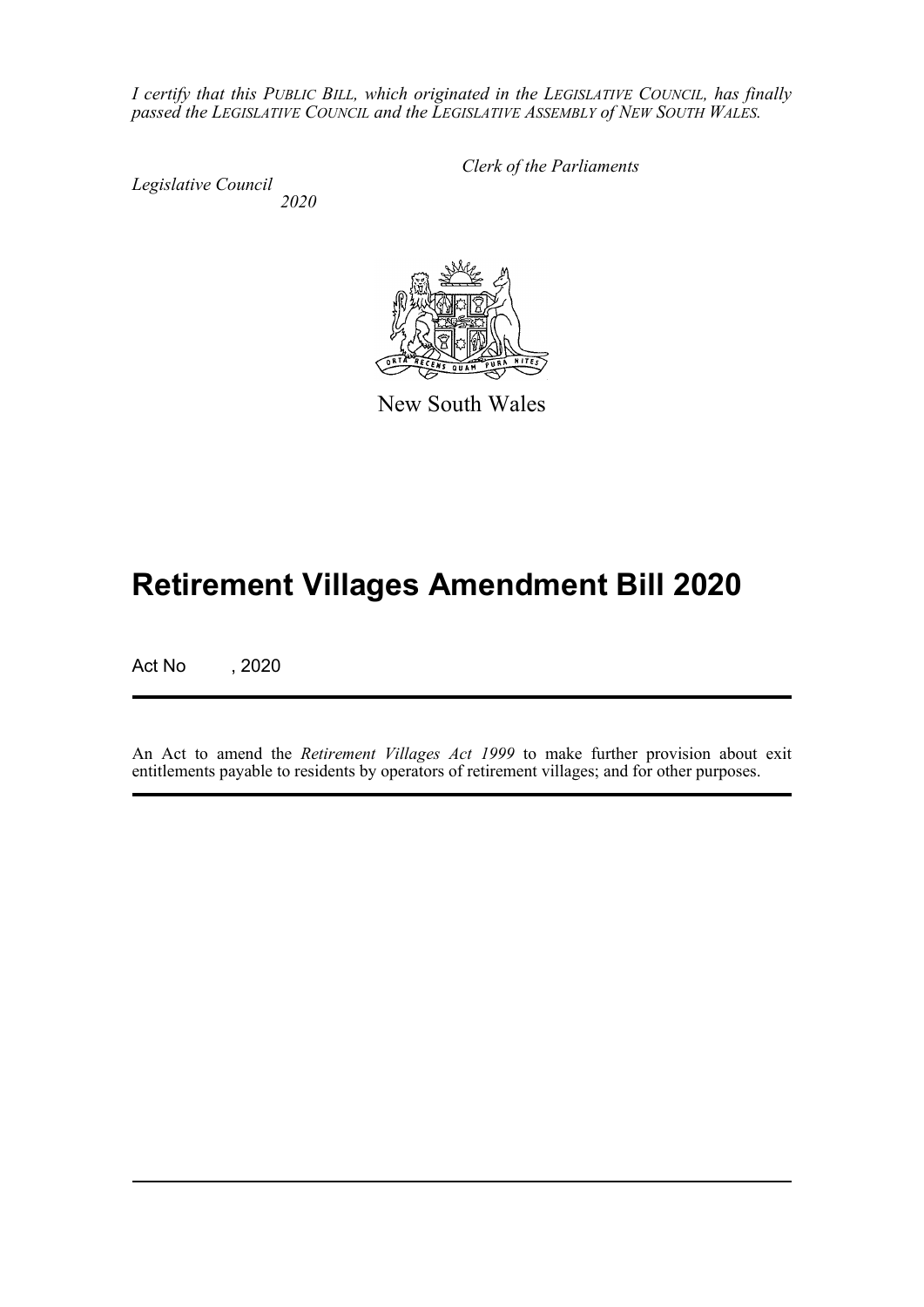### <span id="page-2-0"></span>**The Legislature of New South Wales enacts—**

#### **1 Name of Act**

This Act is the *Retirement Villages Amendment Act 2020*.

#### <span id="page-2-1"></span>**2 Commencement**

This Act commences on a day or days to be appointed by proclamation.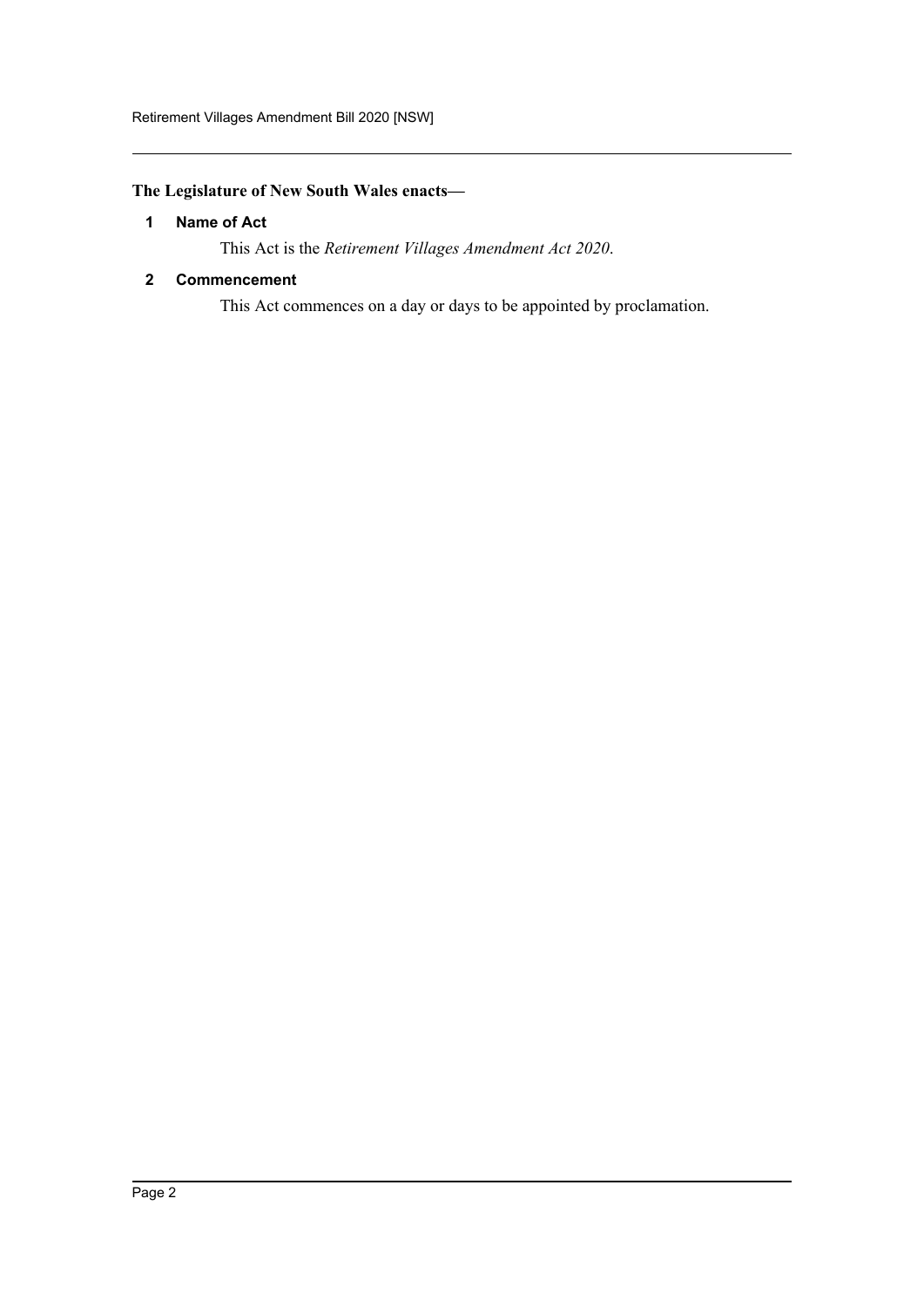# <span id="page-3-0"></span>**Schedule 1 Amendment of Retirement Villages Act 1999 No 81**

#### **[1] Section 4 Definitions**

Insert ", except in Part 10AA," after "includes" in the definition of *former occupant* in section 4(1).

#### **[2] Section 8 "Permanent vacation" of residential premises**

Omit "the person dies or moves out of the premises." from section  $8(d)$ . Insert instead—

- (i) the person dies or moves out of the premises, or
- (ii) for the purposes of the payment of recurrent charges under section 152—the person moves out of the premises or the executor or administrator of the person's estate delivers up vacant possession of the person's residential premises to the operator of the retirement village following the person's death.

#### **[3] Section 129 How and when residence right or contract is terminated**

Omit "only on the completion of the sale of the premises." from section 129(1).

Insert instead—

on whichever occurs first—

- (a) the completion of the sale of the premises, or
- (b) if an exit entitlement order is made by the Secretary in relation to the premises under section 182AC—the date on which the operator pays the resident the amount required under the order.

#### **[4] Section 129(2)(g1)**

Insert after section  $129(2)(g)$ —

(g1) if an exit entitlement order is made by the Secretary in relation to the premises under section 182AC—on the date on which the operator pays the resident the amount required under the order, or

#### **[5] Section 152 Recurrent charges in respect of general services: registered interest holders**

Omit "Subject to subsection (3), the former" from section 152(2).

Insert instead "The former".

#### **[6] Section 152(2)**

Insert "whichever occurs first" after "ceases on".

#### **[7] Section 152(2)(e) and (f)**

Insert at the end of section  $152(2)(d)$ —

, or

- (e) if the former occupant is a person referred to in section  $7(1)(c)$ —the date that is 42 days after the date on which the former occupant permanently vacated the premises, including by returning to the operator all keys to the premises, or
- (f) if the contract between the former occupant and the operator provides for a cessation of the liability—the date provided in the contract.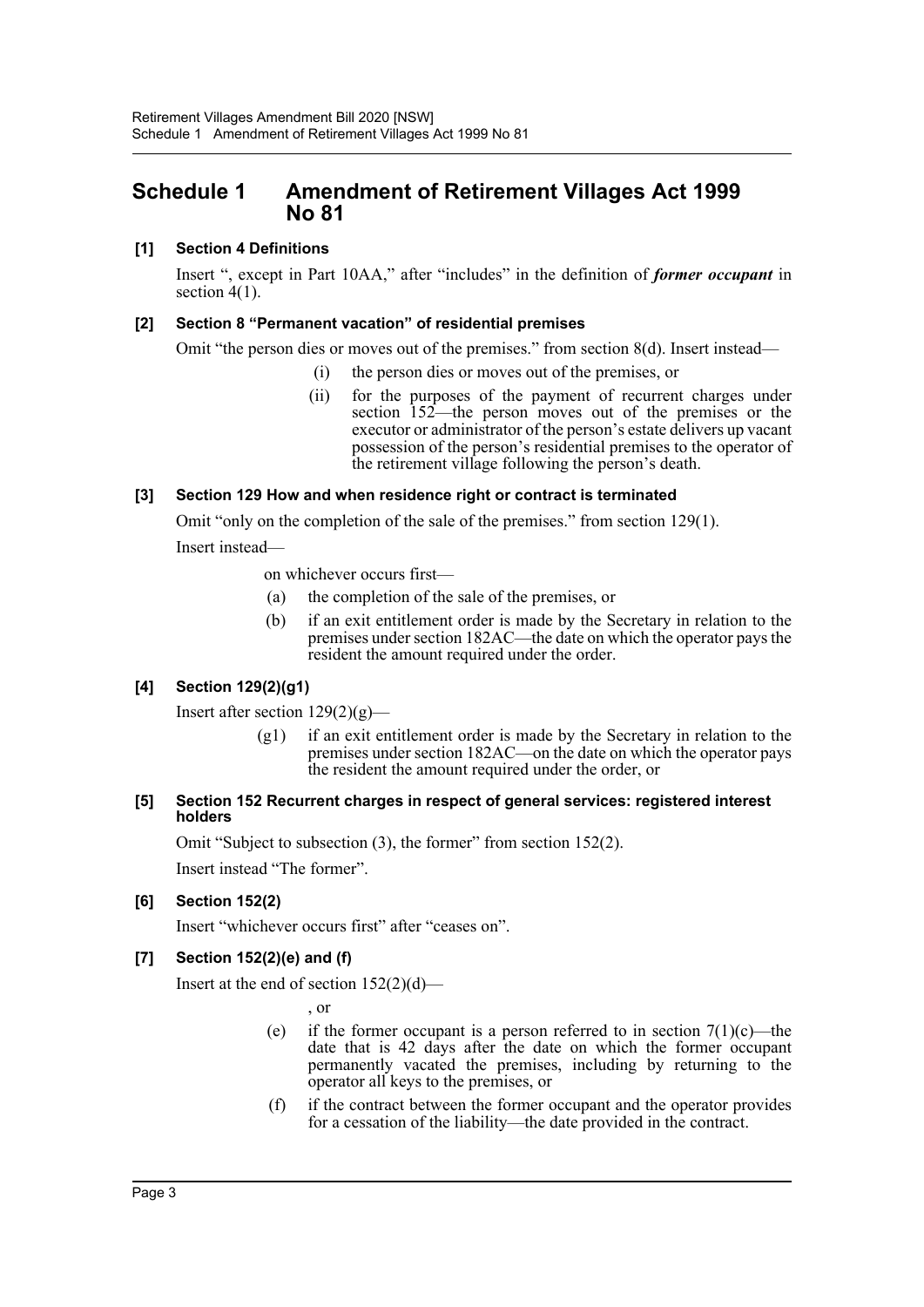#### **[8] Section 152(2)**

Omit "whichever date occurs first, unless the contract between the former occupant and the operator provides for an earlier cessation of that liability."

#### **[9] Section 152(3)**

Omit the subsection. Insert instead—

(3) The operator of the retirement village must not increase the recurrent charges payable by the residents of the retirement village as a result of any liability that may be incurred by the operator once the former occupant's liability to pay recurrent charges ceases under subsection (2), unless the regulations otherwise provide.

#### **[10] Section 157 Payment of departure fee**

Omit section 157(3) and (4). Insert instead—

- However, if the former occupant is, or was, a registered interest holder in respect of residential premises in the retirement village, the departure fee is payable out of—
	- (a) the proceeds of the sale of the residential premises, or
	- (b) the former occupant's exit entitlement within the meaning of Part 10AA.
- (4) A departure fee is to be deducted from—
	- (a) the amount of the refund of the ingoing contribution payable to the former occupant as specified in the relevant village contract, or
	- (b) for a former occupant who is, or was, a registered interest holder in respect of the premises—
		- (i) the proceeds of the sale payable to the former occupant as specified in the relevant village contract, or
		- (ii) the agreed valuation of the premises within the meaning of Part  $10A\overline{A}$ , or
		- (iii) the amount payable by the operator as an accommodation payment on behalf of the former occupant under section 182AG, if any.

#### **[11] Section 180 Payments to former occupants who were registered interest holders**

Insert after section 180(1)—

(1A) However, this section does not apply to a former occupant of residential premises in a retirement village who is, or was, a registered interest holder in respect of the premises if the Secretary makes an exit entitlement order for the former occupant under section 182AC.

#### **[12] Section 180(2)**

Omit "50 penalty units".

Insert instead "100 penalty units for a corporation or 50 penalty units for an individual".

#### **[13] Part 10AA**

Insert after Part 10—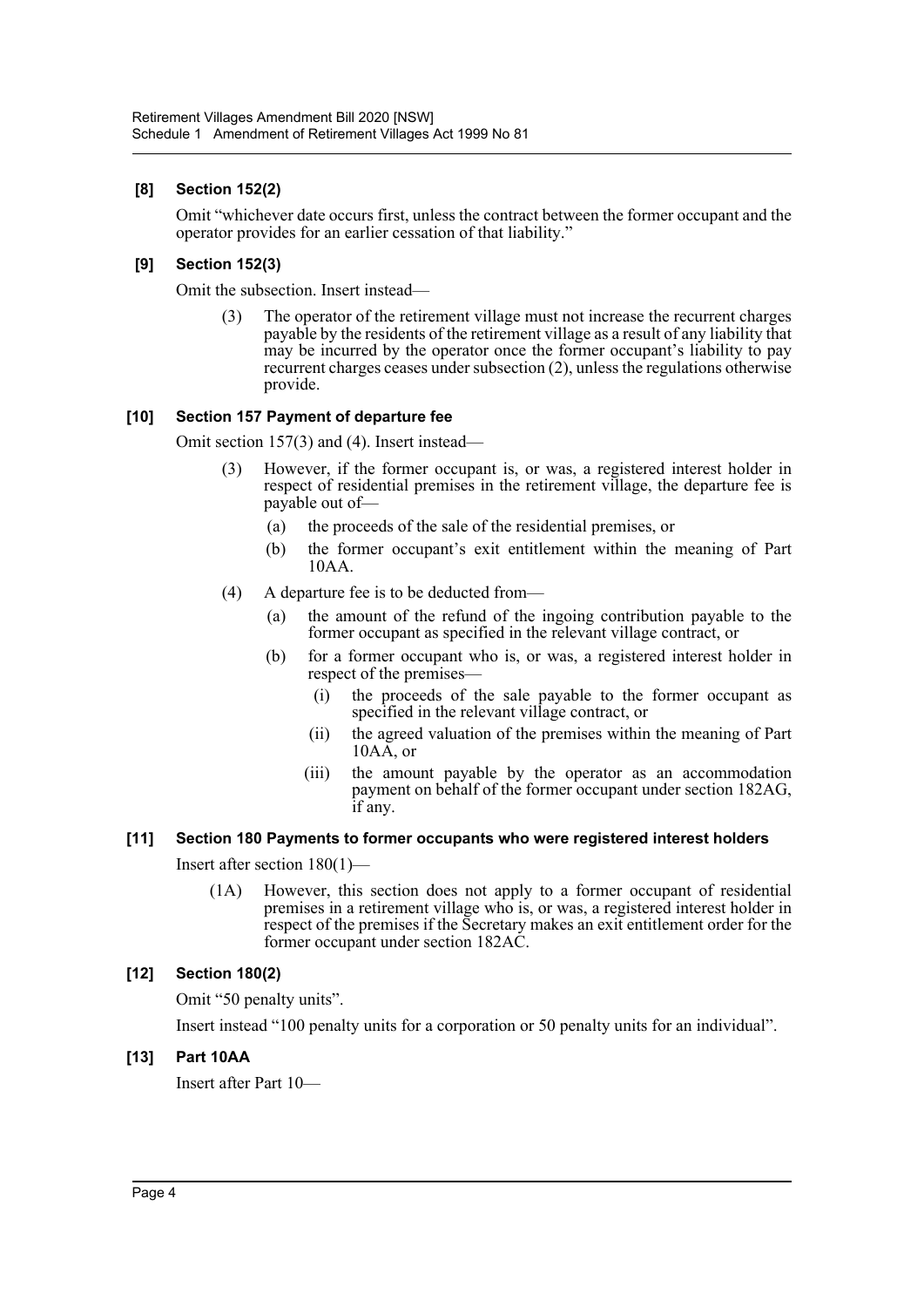# **Part 10AA Payments if certain residential premises not sold**

### **Division 1 Preliminary**

#### **182AA Definitions**

In this Part—

*accommodation agreement* means an accommodation agreement between an approved provider and a former occupant within the meaning of the *Aged Care Act 1997* of the Commonwealth.

*accommodation payment* means a daily accommodation payment within the meaning of the *Aged Care Act 1997* of the Commonwealth that, under an accommodation agreement, a former occupant is required to pay to an approved provider of an aged care facility in which the former occupant resides or proposes to reside.

*aged care facility* means a building or part of a building used or intended to be used for the provision of residential care, within the meaning of the *Aged Care* Act 1997 of the Commonwealth, by an approved provider under that Act.

*agreed valuation*, for an exit entitlement in Division 2, means an estimate of the value of a former occupant's residential premises calculated by—

- (a) agreement between the former occupant and the operator of the retirement village, or
- (b) if the former occupant and the operator cannot agree—a determination by an independent valuer under section 182AI.

*exit entitlement*, for a former occupant of residential premises in a retirement village who is, or was, a registered interest holder in respect of the premises, means the amount that would be required to be paid by an operator of the retirement village to the former occupant under the Act and the former occupant's village contract—

- (a) following the sale of the premises, or
- (b) for Division 2—if the premises were sold for the agreed valuation.

*exit entitlement order*—see section 182AB.

*former occupant* includes a resident who is a registered interest holder in respect of residential premises in a retirement village, but does not include an executor or administrator of the estate of a former occupant unless section 182AJ(3) applies.

*prescribed component* of an exit entitlement means the component or proportion of an exit entitlement prescribed by the regulations.

*registered interest holder* means a person referred to in section 7(1)(c).

#### **Division 2 Exit entitlement orders**

#### **182AB Former occupant may apply for payment of exit entitlement**

- (1) This section applies to a former occupant of residential premises in a retirement village who—
	- (a) is, or was, a registered interest holder in respect of the premises, and
	- (b) has not been paid any part of the former occupant's exit entitlement by way of an accommodation payment under section 182AG.
- (2) However, this section applies to a former occupant who has been paid any part of the former occupant's exit entitlement by way of an accommodation payment under section 182AG only if the former occupant's residential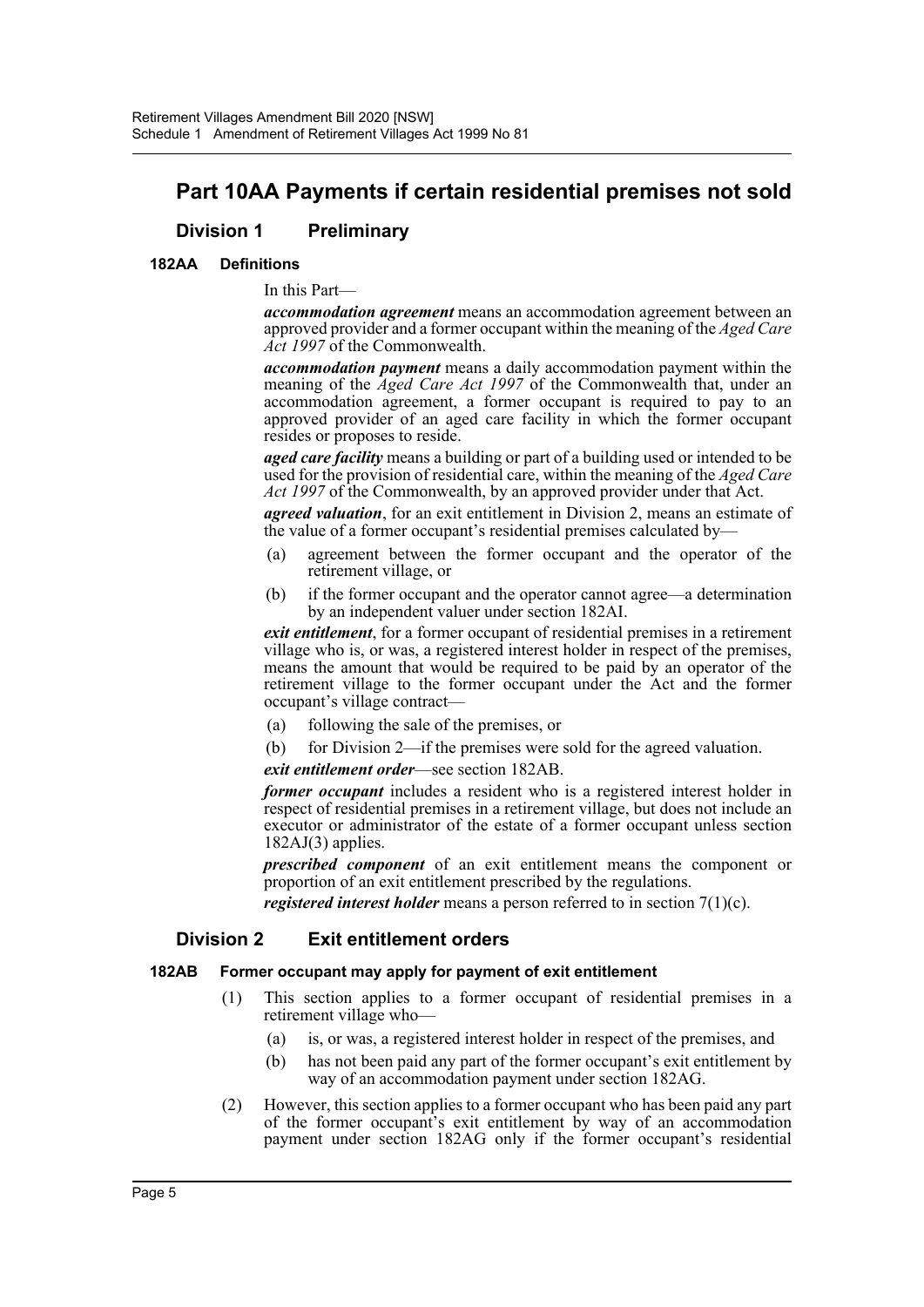premises have not sold within 2 years after the date on which the former occupant first entered the aged care facility to which the payment relates.

- (3) A former occupant may, if the residential premises are not sold within the prescribed period, apply to the Secretary for an order directing the operator of the retirement village to pay the exit entitlement to the former occupant (an *exit entitlement order*).
- (4) The prescribed period commences 40 days after the following, whichever occurs first—
	- (a) the date the former occupant's premises are first advertised for sale,
	- (b) the date the former occupant permanently vacates the premises, including by returning to the operator all keys to the premises,
	- (c) if the former occupant does not intend to move out of the premises while the premises are for sale—the date the former occupant gives written notice to the operator of that fact.
- (5) Subsection (4) does not apply to a former occupant referred to in subsection (2).
- (6) A former occupant may apply for an exit entitlement order only if the agreed valuation for the exit entitlement was calculated at least 30 days before making the application.
- (7) An application is to be made in a form approved by the Secretary.
- (8) A former occupant may not apply for an exit entitlement order for the same residential premises more than once in the prescribed period.
- (9) In this section—

#### *prescribed period* means—

- (a) the period prescribed by the regulations, or
- (b) a longer period approved by the Secretary under section 182AE, or
- (c) for a former occupant referred to in subsection (2)—2 years from the date on which the former occupant enters into an aged care facility after permanently vacating the residential premises.

#### **182AC Secretary may make exit entitlement order**

- (1) The Secretary may make an exit entitlement order for a former occupant of residential premises who applies to the Secretary under section 182AB.
- (2) However, the Secretary must not make an exit entitlement order if the Secretary is satisfied by the operator to whom the application relates that the operator has not unreasonably delayed the sale of the residential premises.
- (3) The regulations may make provision for the matters that the Secretary must consider when determining whether or not an operator of a retirement village has unreasonably delayed the sale of residential premises.
- (4) In determining whether or not to make an exit entitlement order, the Secretary must take into account submissions made to the Secretary by the former occupant and the operator, if any.
- (5) If the Secretary refuses to make an exit entitlement order, the Secretary must give the operator and the former occupant written notice of the decision and the reasons for the decision.
- (6) An exit entitlement order must be served on the operator and the former occupant as soon as reasonably practicable.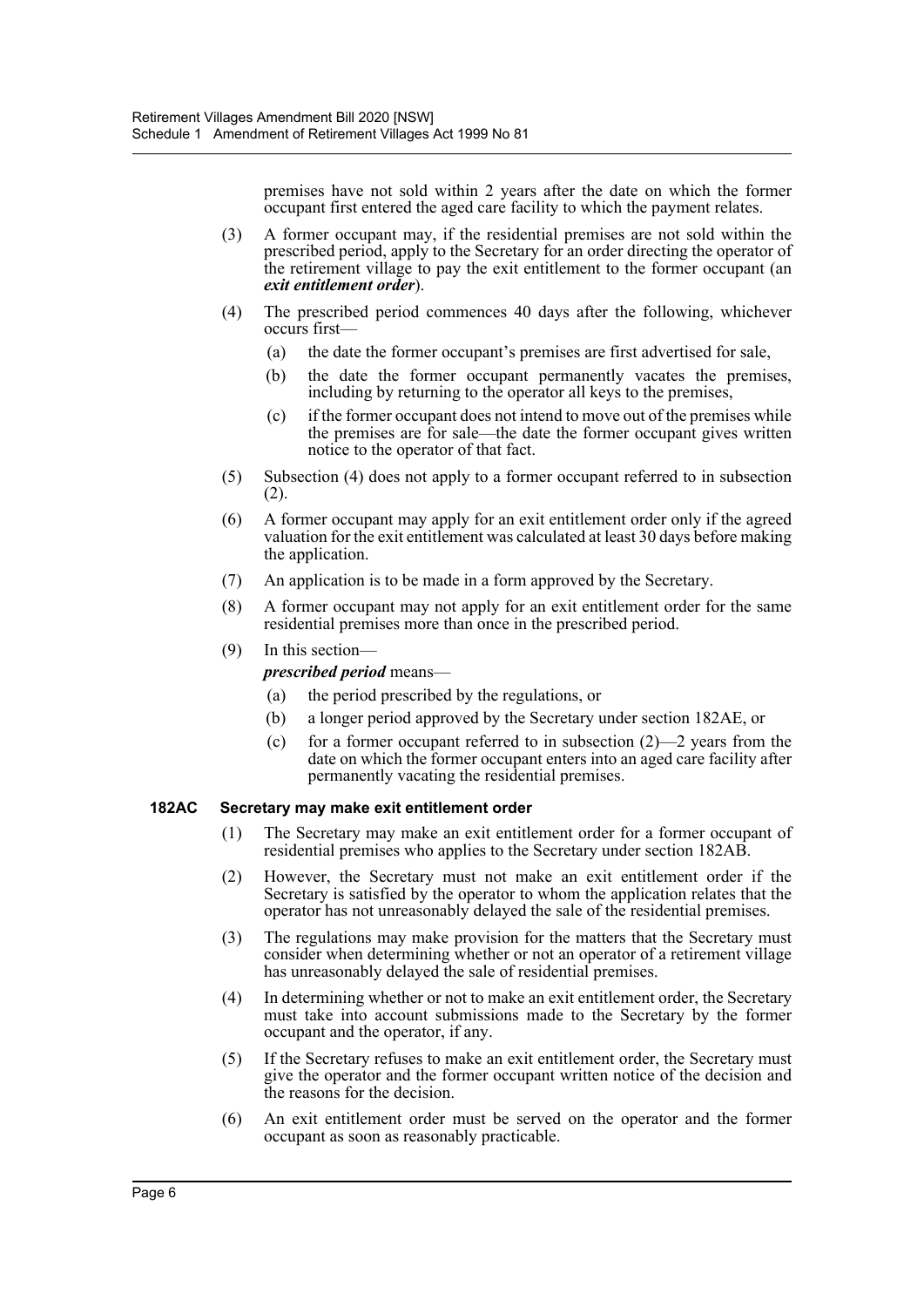(7) An operator must comply with the exit entitlement order. Maximum penalty—100 penalty units for a corporation or 50 penalty units for an individual.

#### **182AD Content of exit entitlement orders**

- (1) An exit entitlement order must be in a form approved by the Secretary and contain the following information—
	- (a) the exit entitlement that the operator is required to pay to the former occupant,
	- (b) how the exit entitlement must be paid, including whether it is to be paid as a lump sum or by instalments,
	- (c) the date by which the exit entitlement must be paid, not being earlier than 30 days after the order is served on the operator,
	- (d) the reasons for the making of the order,
	- (e) that failure to comply with the order is an offence with a maximum penalty of 100 penalty units for a corporation or 50 penalty units for an individual,
	- (f) other information prescribed by the regulations.
- (2) An exit entitlement order may be unconditional or subject to conditions.
- (3) Without limiting subsection (2), an exit entitlement order may be subject to a condition that requires the operator to notify the Secretary when the order has been complied with.

#### **182AE Secretary may extend period before exit entitlement order may be made**

- (1) The Secretary may, on application by an operator of a retirement village, approve a period longer than the period prescribed for the purposes of paragraph (a) of the definition of *prescribed period* in section 182AB(9).
- (2) An application is to be made in a form approved by the Secretary.
- (3) The operator must give written notice to the former occupant of residential premises to whom the application relates within 7 days of making the application. Maximum penalty—100 penalty units for a corporation or 50 penalty units for

an individual.

- (4) The Secretary may approve a longer period only if satisfied by the operator that the operator has not unreasonably delayed the sale of the residential premises to which the application relates.
- (5) In determining whether or not to approve a longer period, the Secretary must take into account submissions made to the Secretary by the former occupant, if any.
- (6) If the Secretary approves a longer period, the Secretary must, as soon as reasonably practicable, notify the former occupant of the longer period.
- (7) An operator may not make an application under this section for the same residential premises more than once in a 12 month period.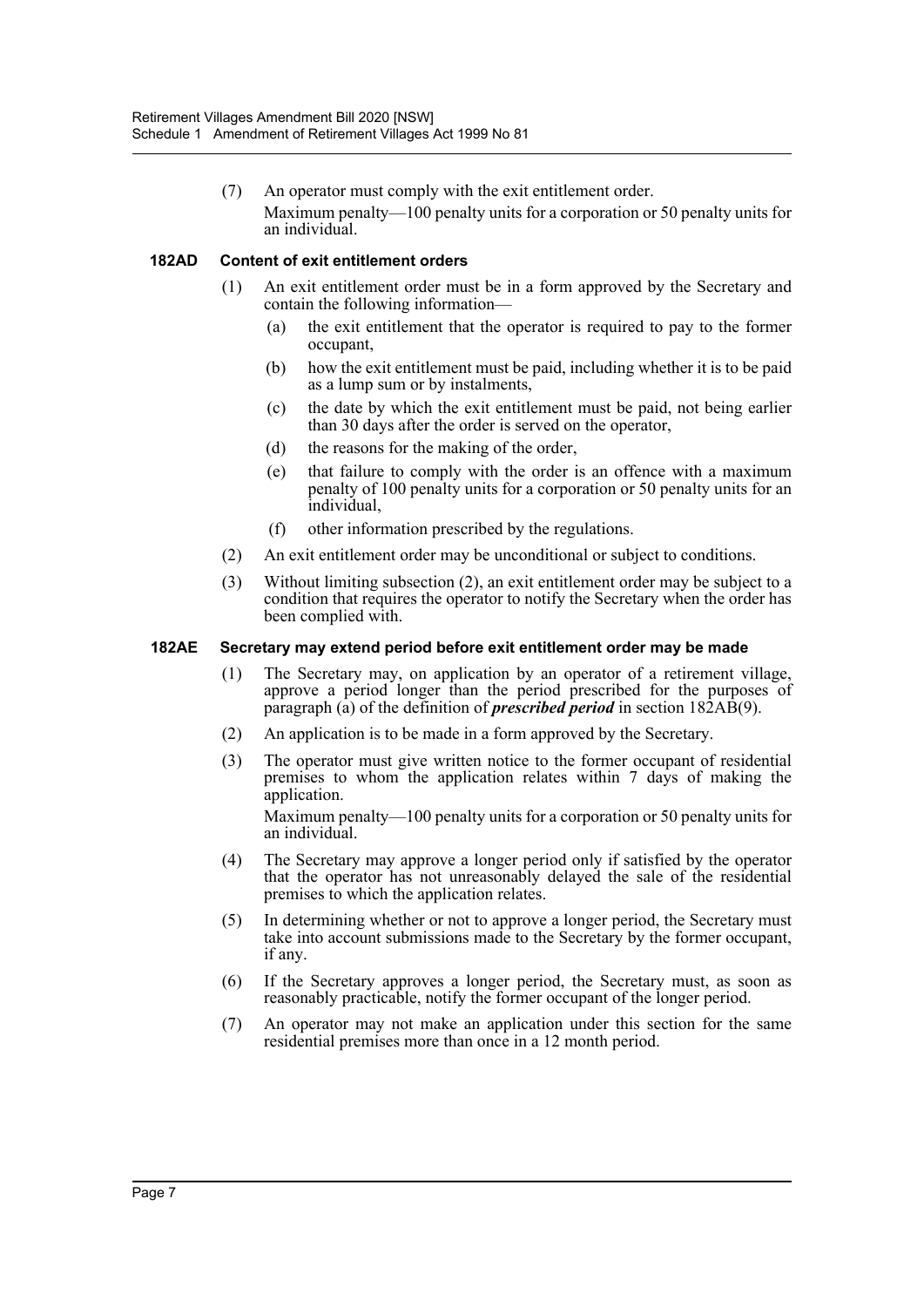## **Division 3 Aged care facility payments**

#### **182AF Former occupant may request operator to make accommodation payments**

- (1) This section applies to a former occupant of residential premises in a retirement village who is, or was, a registered interest holder in respect of the premises if—
	- (a) the former occupant has entered an aged care facility after permanently vacating the premises, or proposes to enter an aged care facility, and
	- (b) the former occupant has not received a part of the prescribed component of the former occupant's exit entitlement, and
	- (c) the premises have not been sold.
- (2) A former occupant may request the operator of a retirement village to make one or more accommodation payments on behalf of the former occupant from the prescribed component of the former occupant's exit entitlement.
- (3) A request is to be made in a form approved by the Secretary.
- (4) A former occupant's request to an operator must include the following information—
	- (a) the name of the aged care facility that the former occupant has entered or proposes to enter,
	- (b) the date on which the former occupant entered or proposes to enter the facility,
	- (c) the amount of each accommodation payment,
	- (d) other information prescribed by the regulations.

#### **182AG Operator must make accommodation payments if requested**

- (1) An operator of a retirement village who is requested to make an accommodation payment on behalf of a former occupant under section 182AF must make the accommodation payment to the approved provider of the aged care facility in which the former occupant resides or proposes to reside.
- (2) The operator must make the first accommodation payment—
	- (a) for a former occupant who proposes to enter an aged care facility—at least 28 days before the date on which the former occupant proposes to enter the aged care facility, or
	- (b) for a former occupant who has entered an aged care facility—within 28 days after the former occupant's request under section 182AF.
- (3) However, an operator is not required to make an accommodation payment on behalf of a former occupant—
	- (a) if the former occupant becomes entitled to a payment under section 180 because the residential premises are sold, or
	- (b) if the former occupant requests the operator to cease making the payment, or
	- (c) if the former occupant dies, or
	- (d) if the operator has paid 85% of the prescribed component of the former occupant's exit entitlement, or
	- (e) for a former occupant who proposed to reside in an aged care facility if the former occupant does not enter the aged care facility, or
	- (f) in other circumstances prescribed by the regulations.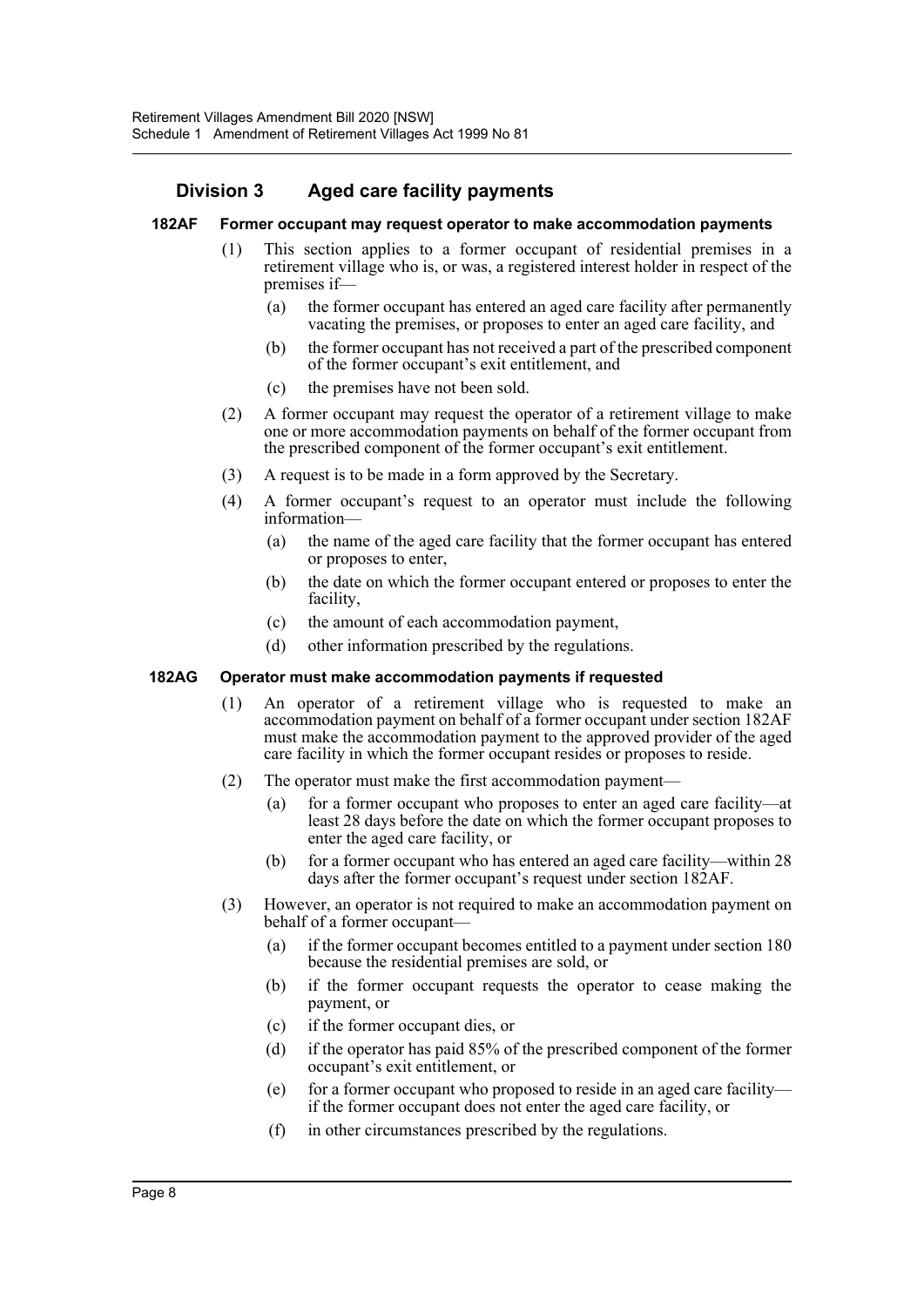- (4) An operator who is not required to make an accommodation payment on behalf of a former occupant under subsection (3) must give written notice to—
	- (a) the former occupant, and
	- (b) if the operator has previously made an accommodation payment to the approved provider of an aged care facility on behalf of the former occupant—the approved provider.
- (5) The regulations may make provision for the following—
	- (a) the keeping of records by an operator who makes an accommodation payment,
	- (b) the provision of information by an operator to a former occupant in relation to the payment of an accommodation payment.
- (6) An operator must not, unless the Tribunal makes an order under section 182AH, fail to make an accommodation payment required under this section. Maximum penalty—100 penalty units for a corporation or 50 penalty units for an individual.

#### **182AH Tribunal may make orders about accommodation payments**

- (1) An operator of a retirement village who is requested by a former occupant to make an accommodation payment under section 182AF may apply to the Tribunal for an order—
	- (a) to extend the time in which the operator is required to make the first accommodation payment, or
	- (b) to exempt the operator from the requirement to make an accommodation payment.
- (2) An application is to be made within 28 days after the former occupant's request under section 182AF.
- (3) The Tribunal may make an order only if satisfied that making an accommodation payment would impose a significant financial burden on the operator.

#### **Division 4 Miscellaneous**

#### **182AI Independent valuer to determine value of residential premises if no agreement**

- (1) A former occupant and an operator of a retirement village who cannot agree on an estimate of the value of the former occupant's residential premises for the purposes of Division 2 must have the value determined by an independent valuer under this section.
- (2) The independent valuer—
	- (a) must have appropriate experience or expertise, and
	- (b) must not have a pecuniary or other interest that could be reasonably regarded as capable of affecting the independent valuer's ability to determine the value of the residential premises in good faith.
- (3) The independent valuer is to be appointed by—
	- (a) agreement between the former occupant and the operator, or
	- (b) if the former occupant and the operator cannot agree—the President of the New South Wales Division of the Australian Property Institute.
- (4) The determination by the independent valuer of the estimated value of the former occupant's residential premises must—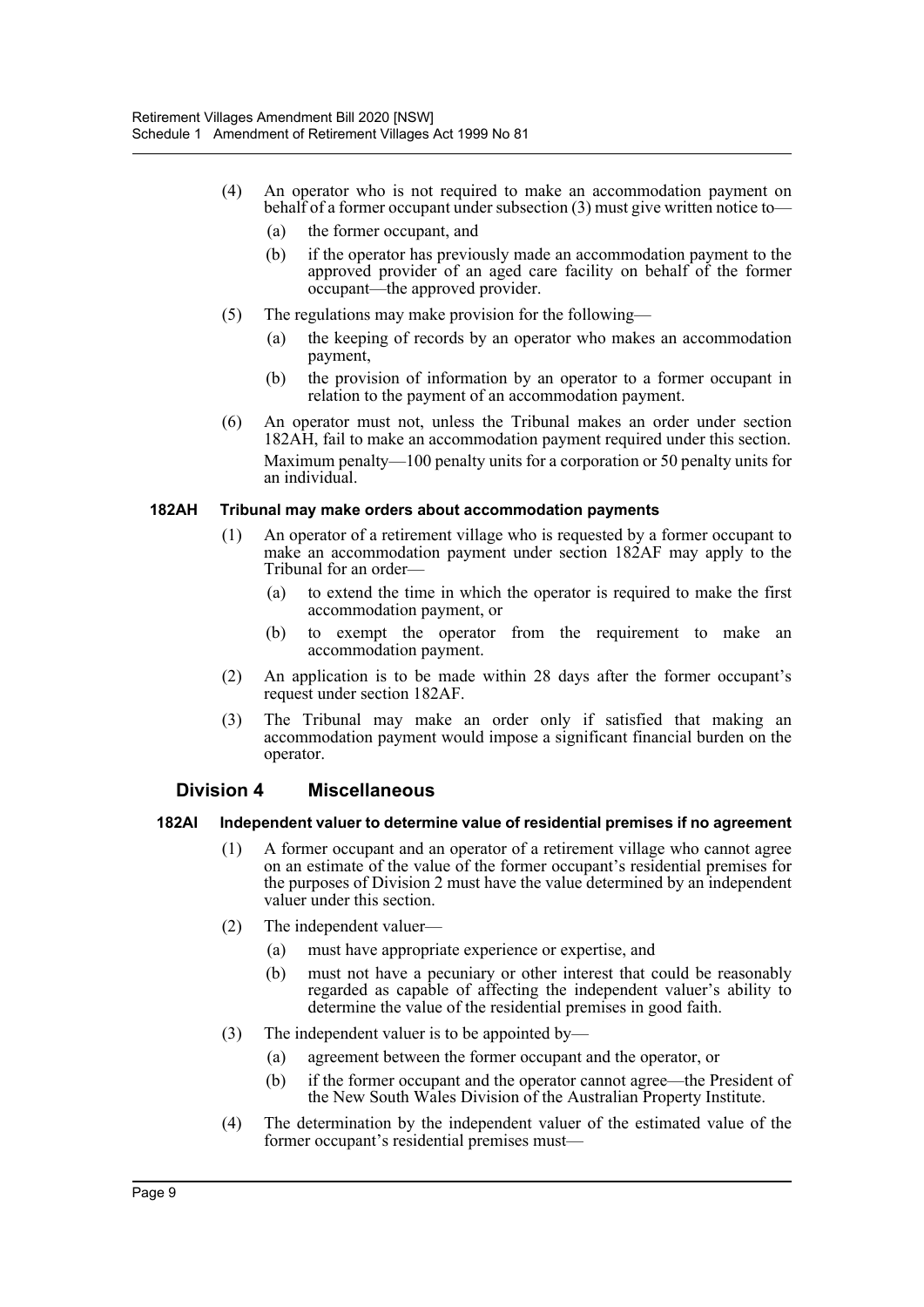- (a) be in writing, and
- (b) contain detailed reasons for the determination, and
- (c) specify the matters to which the independent valuer had regard for the purposes of making the determination.
- (5) The independent valuer must give the former occupant and the operator a copy of the determination.
- (6) The former occupant and the operator are to pay the costs of the independent valuer's determination in equal shares.

#### **182AJ Certain payments taken to be payment of exit entitlement**

- (1) To avoid doubt, the following payments by an operator of a retirement village are taken to be payments of part of the exit entitlement payable to a former occupant of residential premises—
	- (a) the payment of the whole or part of an exit entitlement under an exit entitlement order,
	- (b) the payment of an accommodation payment.
- (2) An operator must pay the former occupant any part of the exit entitlement that is not paid—
	- (a) to the former occupant under an exit entitlement order, or
	- (b) to an approved provider of an aged care facility as an accommodation payment.

**Note.** Section 180 deals with payments to certain former occupants of residential premises following the sale of the premises.

(3) If a former occupant dies before the whole of the exit entitlement is paid to the former occupant under this Part, the operator must pay the remainder of the exit entitlement to the executor or administrator of the former occupant's estate.

#### **182AK Tribunal may make orders about prescribed components**

- (1) This section applies to a former occupant—
	- (a) to whom section 182AF applies, and
	- (b) who is of the opinion that the prescribed component of the former occupant's exit entitlement was not calculated in accordance with this Act or the relevant village contract.
- (2) A former occupant may apply to the Tribunal for an order to—
	- (a) require the operator of a retirement village to recalculate the amount of the prescribed component in accordance with the directions of the Tribunal, and
	- (b) pay an additional amount, if any, due to the former occupant as a result of the recalculation.
- (3) The Tribunal may—
	- (a) make an order under this section if satisfied that the prescribed component of an exit entitlement was not calculated in accordance with this Act or the relevant village contract, and
	- (b) order the payment of interest on the additional amount, if any, at the rate prescribed by the regulations if the Tribunal considers it appropriate.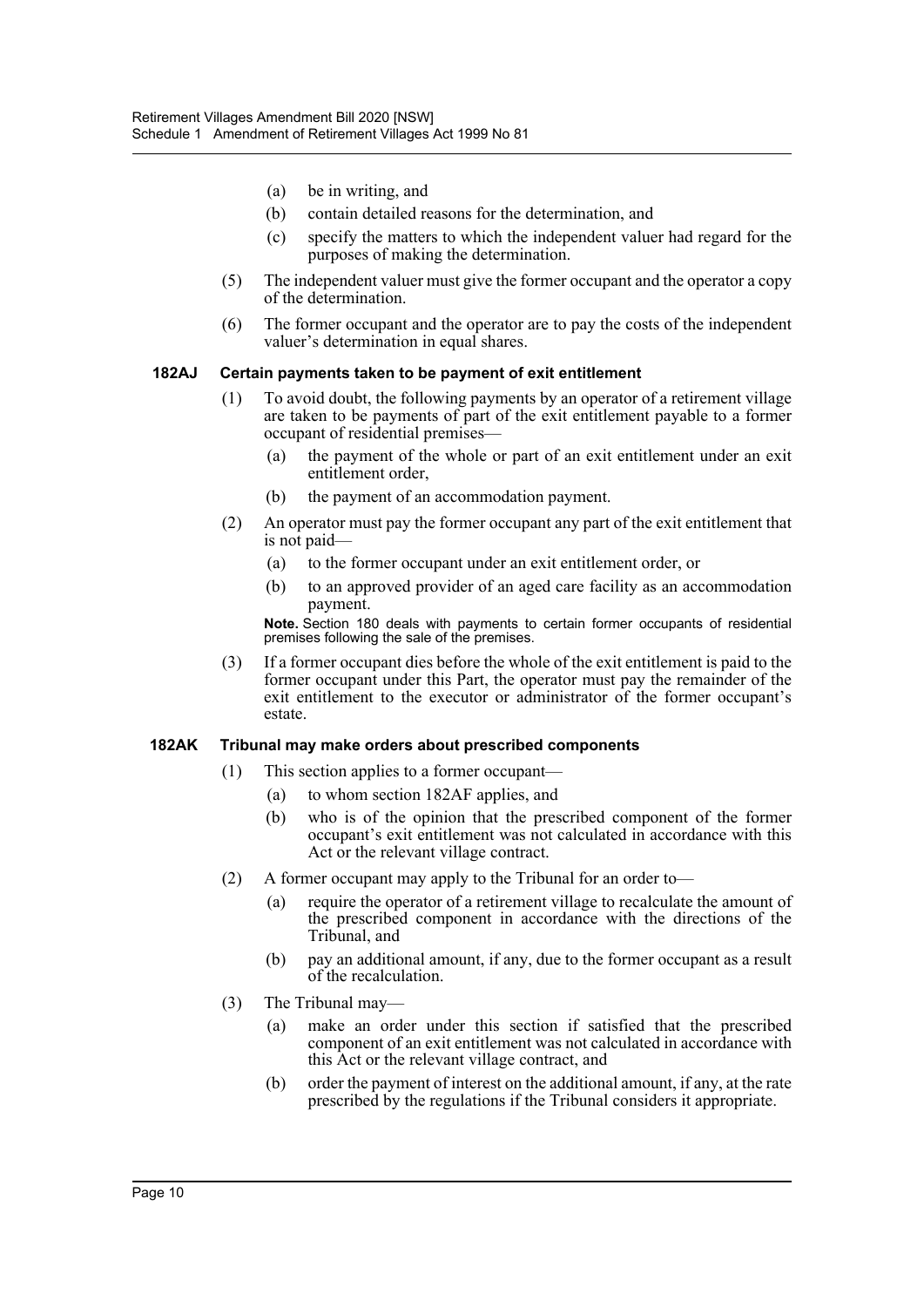#### **182AL Review by Tribunal**

A person aggrieved by any of the following decisions may apply to the Tribunal for an administrative review under the *Administrative Decisions Review Act 1997*—

- (a) a decision of the Secretary to make or refuse to make an exit entitlement order,
- (b) a decision of the Secretary to approve or refuse to approve a longer period under section 182AE.

# **[14] Section 189B Secretary may issue guidelines for compliance with certain provisions**

Insert after section 189B(1)(e)—

- (f) section 129 (How and when residence right or contract is terminated),
- (g) section 152 (Recurrent charges for general services: registered interest holders),
- (h) Part 10AA (Payments if certain residential premises not sold).

#### **[15] Schedule 4 Savings, transitional and other provisions**

Insert at the end of the Schedule, with appropriate Part and clause numbering—

## **Part Provisions consequent on enactment of Retirement Villages Amendment Act 2020**

#### **Application of amendments**

- (1) An amendment made by the amending Act extends to a village contract that was in force immediately before the commencement of the amendment, except as provided by this clause.
- (2) The amendments to section 152 made by the amending Act do not apply to a former occupant of residential premises in a retirement village until the beginning of the first financial year for the retirement village commencing on or after 1 July 2021.
- (3) If relevant residential premises are for sale immediately before the commencement of section 182AB, as inserted by the amending Act, the prescribed period is taken to commence on—
	- (a) the date on which the section commences, or
	- (b) if the former occupant does not intend to move out of the premises while the premises are for the sale—the date, on or after the commencement of the section, on which the former occupant gives written notice to the operator of that fact.
- (4) Part 10AA, Division 3, as inserted by the amending Act, does not apply to a former occupant of residential premises in a retirement village who, immediately before the commencement of the Division, has entered an aged care facility after permanently vacating the premises.
- (5) In this clause—

*amending Act* means the *Retirement Villages Amendment Act 2020*. *relevant residential premises* means residential premises of a former occupant to whom section 182AB, as inserted by the amending Act, applies.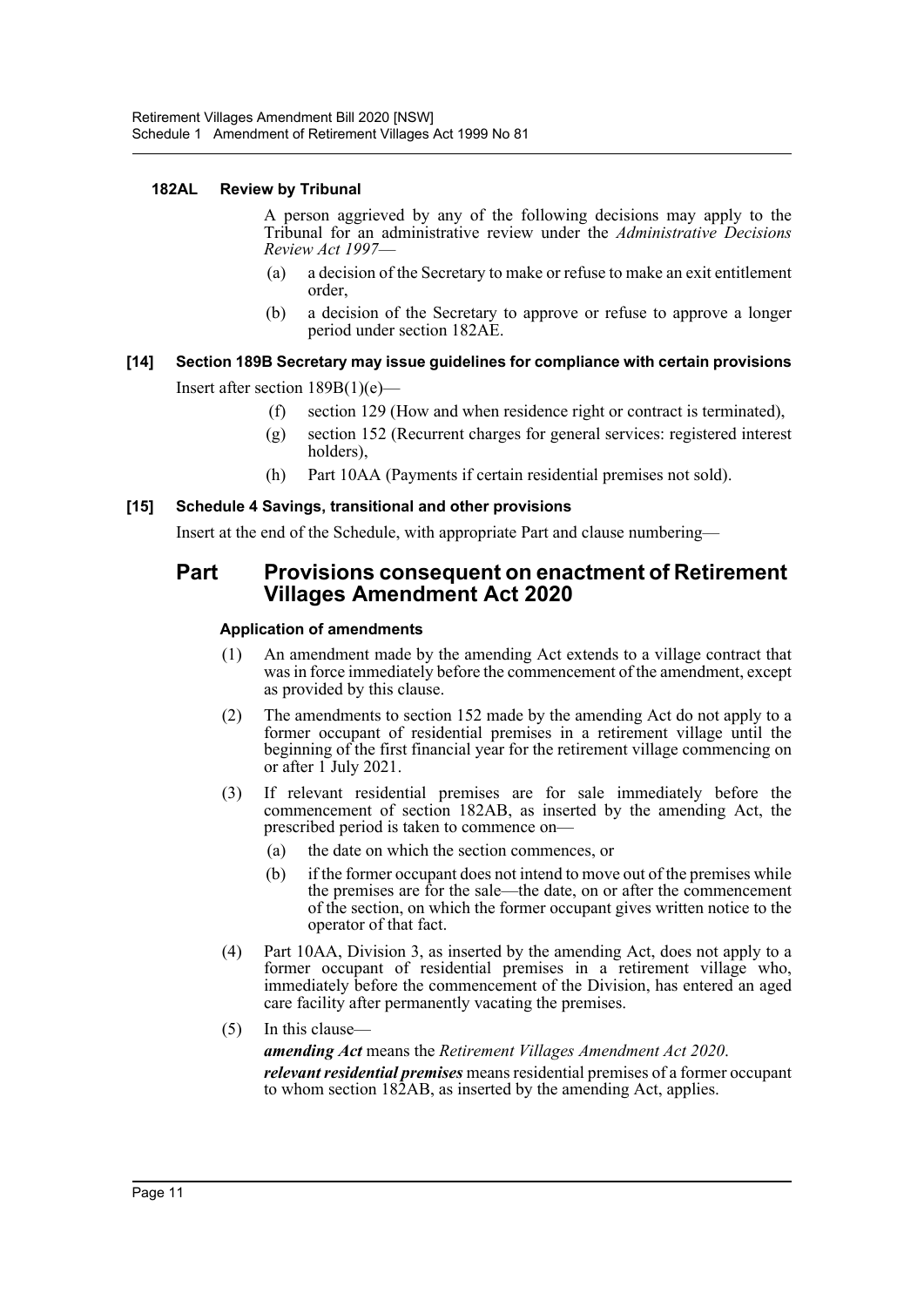#### **Payment of recurrent charges during prescribed period**

- (1) This clause applies to a former occupant of residential premises in a retirement village who is—
	- (a) a registered interest holder in respect of the premises, and
	- (b) liable to pay a *recurrent charges payment*, being recurrent charges payable in relation to general services under section 152 after the former occupant has permanently vacated the residential premises.
- (2) A former occupant to whom this clause applies may request an operator of the retirement village make a recurrent charges payment from the prescribed component of the former occupant's exit entitlement.
- (3) A request must—
	- (a) be made in a form approved by the Secretary, and
	- (b) include the information prescribed by the regulations.
- (4) An operator to whom a request is made must make the recurrent charges payment from the prescribed component of the former occupant's exit entitlement within 14 days after the request is first made.
- (5) However, an operator is not required to make a recurrent charges payment from the prescribed component of the former occupant's exit entitlement if—
	- (a) the former occupant ceases to be liable to pay the recurrent charge under section 152, or
	- (b) the former occupant makes a written request to the operator to cease making the recurrent charges payment from the prescribed component of the former occupant's exit entitlement.
- (6) To avoid doubt—
	- (a) an operator must pay any part of the former occupant's exit entitlement that is not paid towards a recurrent charges payment to the former occupant in accordance with section 180, and
	- (b) a former occupant to whom this clause applies is not prevented from applying for an exit entitlement order after 1 July 2021 merely because of this clause.
- (7) This clause ceases to have effect at the beginning of 1 July 2021.
- (8) In this clause—

*exit entitlement* and *prescribed component* have the same meanings as in Part 10AA of the Act.

*prescribed period* means the period commencing on the commencement of Schedule 1[13] to the *Retirement Villages Amendment Act 2020* and ending on 30 June 2021.